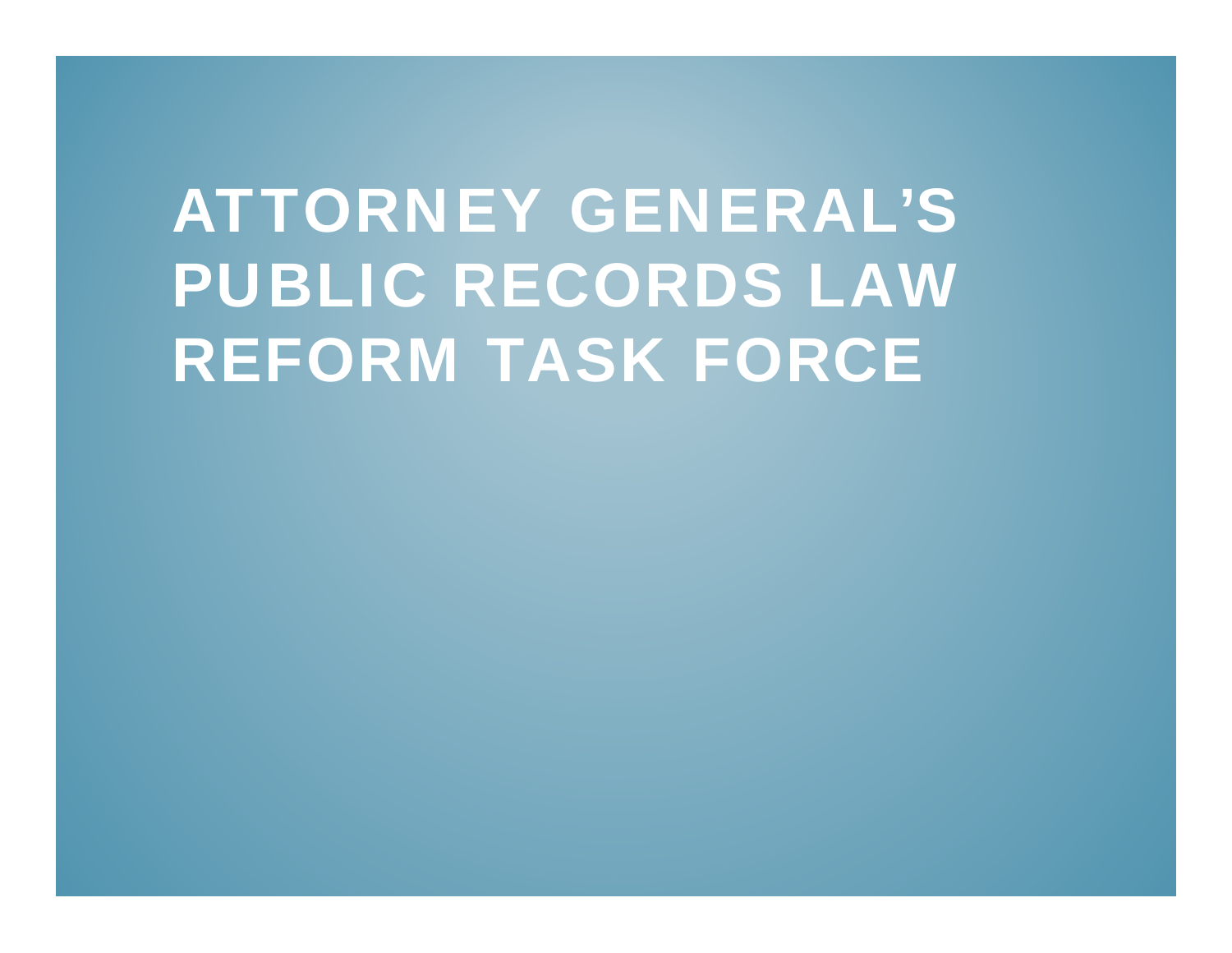CENTER FOR PUBLIC INTEGRITY GIVES OREGON A FAILING GRADE FOR PUBLIC ACCESS TO INFORMATION

| <b>Public Access to Information</b><br>GRADE: F(38)<br>RANK: 34th                                                                                                     |                |
|-----------------------------------------------------------------------------------------------------------------------------------------------------------------------|----------------|
| Do citizens have a legal right of access to information?                                                                                                              | <b>CLOSE X</b> |
| In law, citizens have a right of access to government information through a<br>defined mechanism.                                                                     | YES            |
| In law, citizens have a right of access to private sector information through MODERATE<br>a defined mechanism.                                                        |                |
| In law, there is an entity/ies to monitor the application of access to<br>information laws.                                                                           | <b>NO</b>      |
| In law, citizens have a right of appeal if access to government information<br>is denied.                                                                             | YES            |
| In law, there is an open data law, requiring the government to publish data<br>online in an open format.                                                              | <b>NO</b>      |
| Is the right of access to information effective?                                                                                                                      |                |
| In practice, branches of government, state agencies and government<br>officials do not claim to be exempt from access to information laws.                            | 75             |
| In practice, private sector information related to government information<br>is not claimed to be exempt from access to information laws.                             | 25             |
| In practice, the calendars of both the governor and legislators are available<br>to the public.                                                                       | ${\bf 50}$     |
| In practice, citizens receive responses to access to information requests<br>within a reasonable time period and at no cost.                                          | $\mathbf{0}$   |
| In practice, access to information requests are fully answered and/or<br>detailed reasons for denying information are provided.                                       | 25             |
| In practice, citizens can resolve appeals to access to information requests<br>within a reasonable time period and at no cost.                                        | 25             |
| In practice, the entity/ies to monitor the application of access to<br>information laws independently initiates investigations and imposes<br>penalties on offenders. | 0              |
| In practice, government responses to FOI requests are made available in<br>open data format.                                                                          | $\mathbf{0}$   |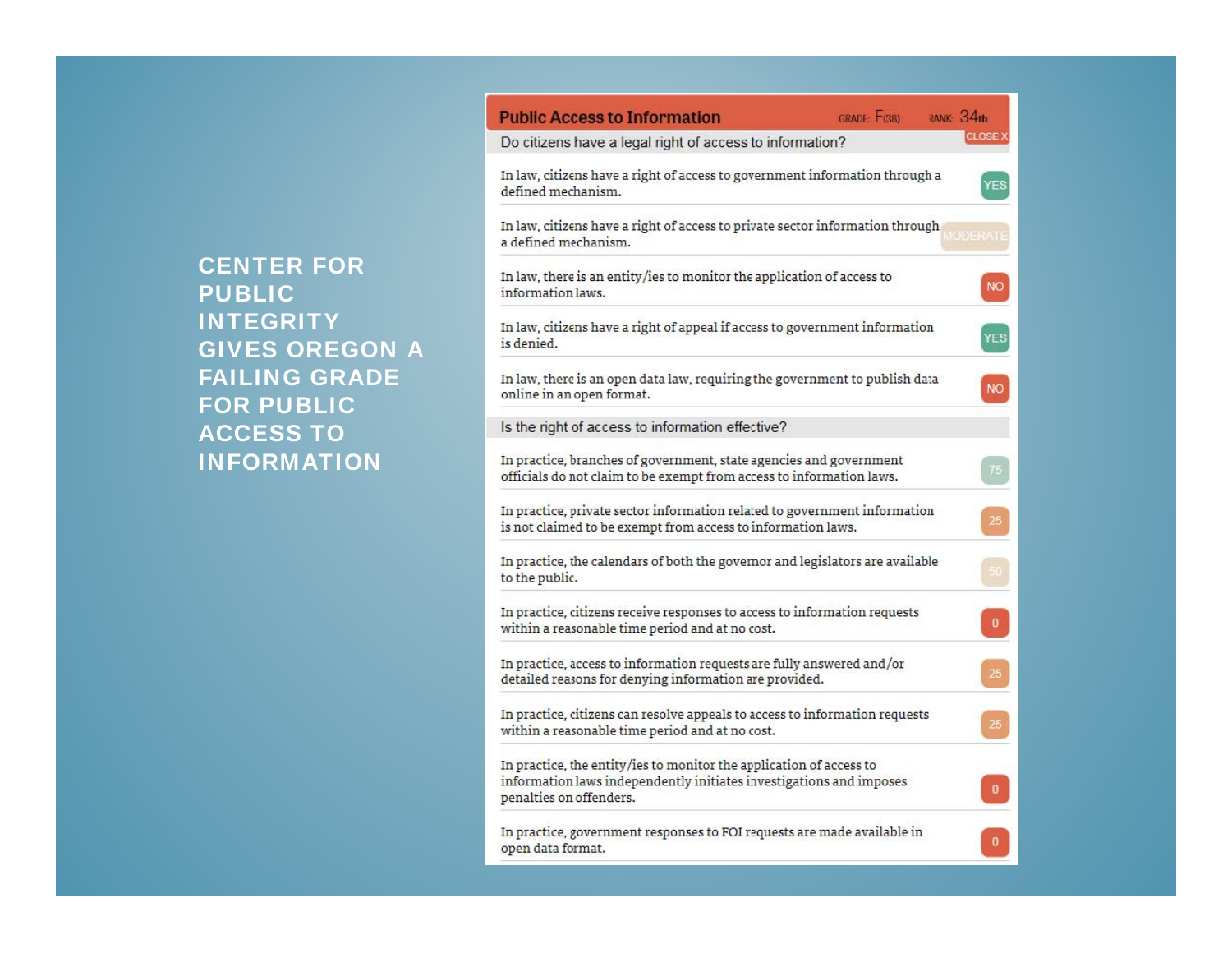# POLICY STATEMENTS – OREGON SUPREME COURT

Writings coming into the hands of public officers in connection with their official functions should generally be accessible to members of the public so that there will be an opportunity to determine whether those who have been entrusted with the affairs of government are honestly, faithfully and competently performing their function as public servants.

\*\*\*\*

In balancing the interests referred to above, the scales must reflect the fundamental right of a citizen to have access to public records as contrasted with the incidental right of the agency to be free from unreasonable interference.

*MacEwan v. Holm, et al.*, <sup>226</sup> Or <sup>27</sup> (1961)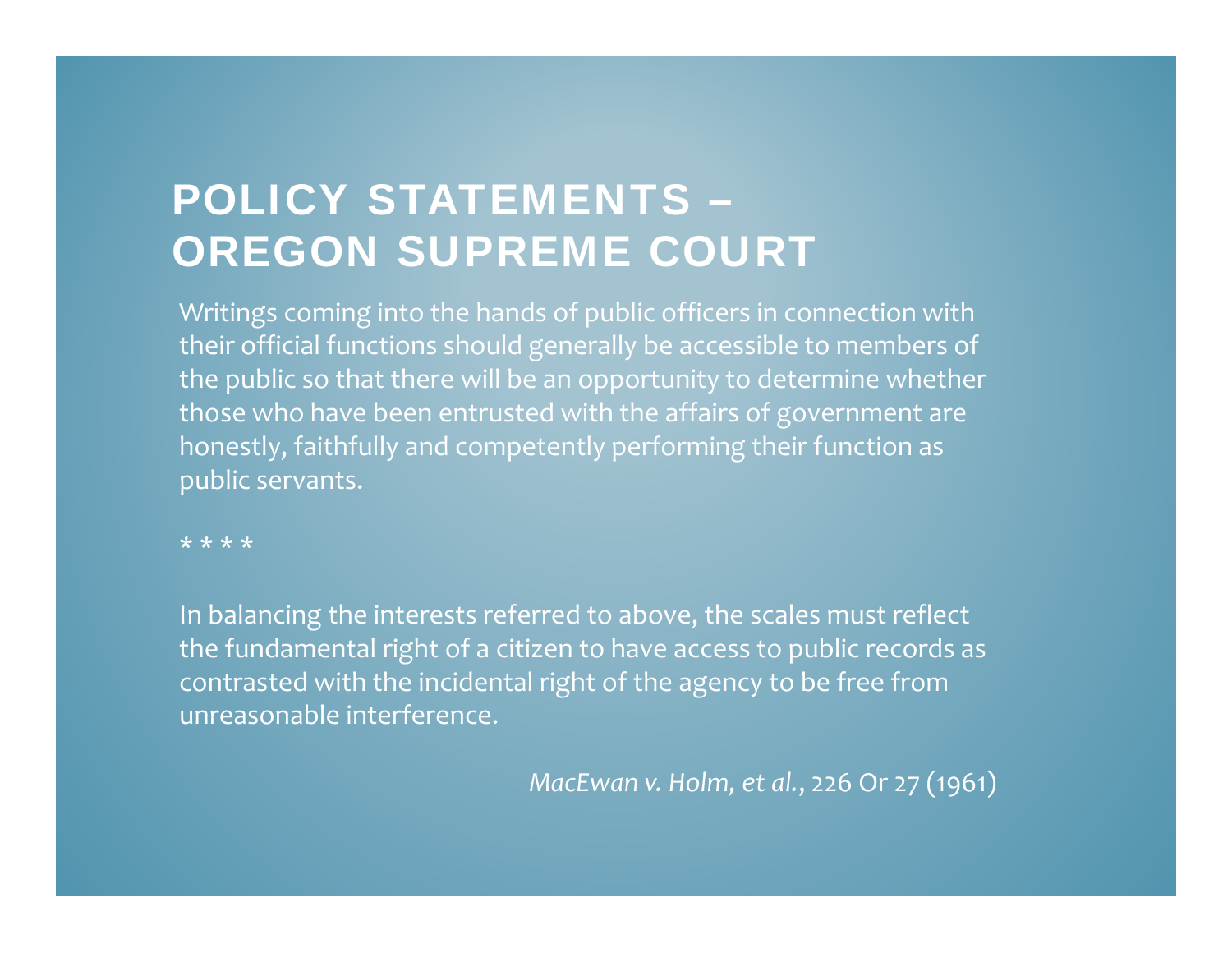#### POLICY STATEMENTS – OREGON SUPREME COURT

Our decisions reflect the preference for a policy of governmental openness in Oregon. [Oregon case law] states the strong and enduring policy that public records and governmental activities be open to the public.

*Jordan v. Motor Vehicles Division*, 308 Or 433 (1989)

Exemptions from disclosure are to be narrowly construed. \* \* \* The legislative history of the relevant statutes shows that the legislature intended that they be applied simply, quickly and with a large measure of uniformity.

*Guard Pub. Co. v. Lane County School Dist. No. 4J*, 310 Or 32 (1990)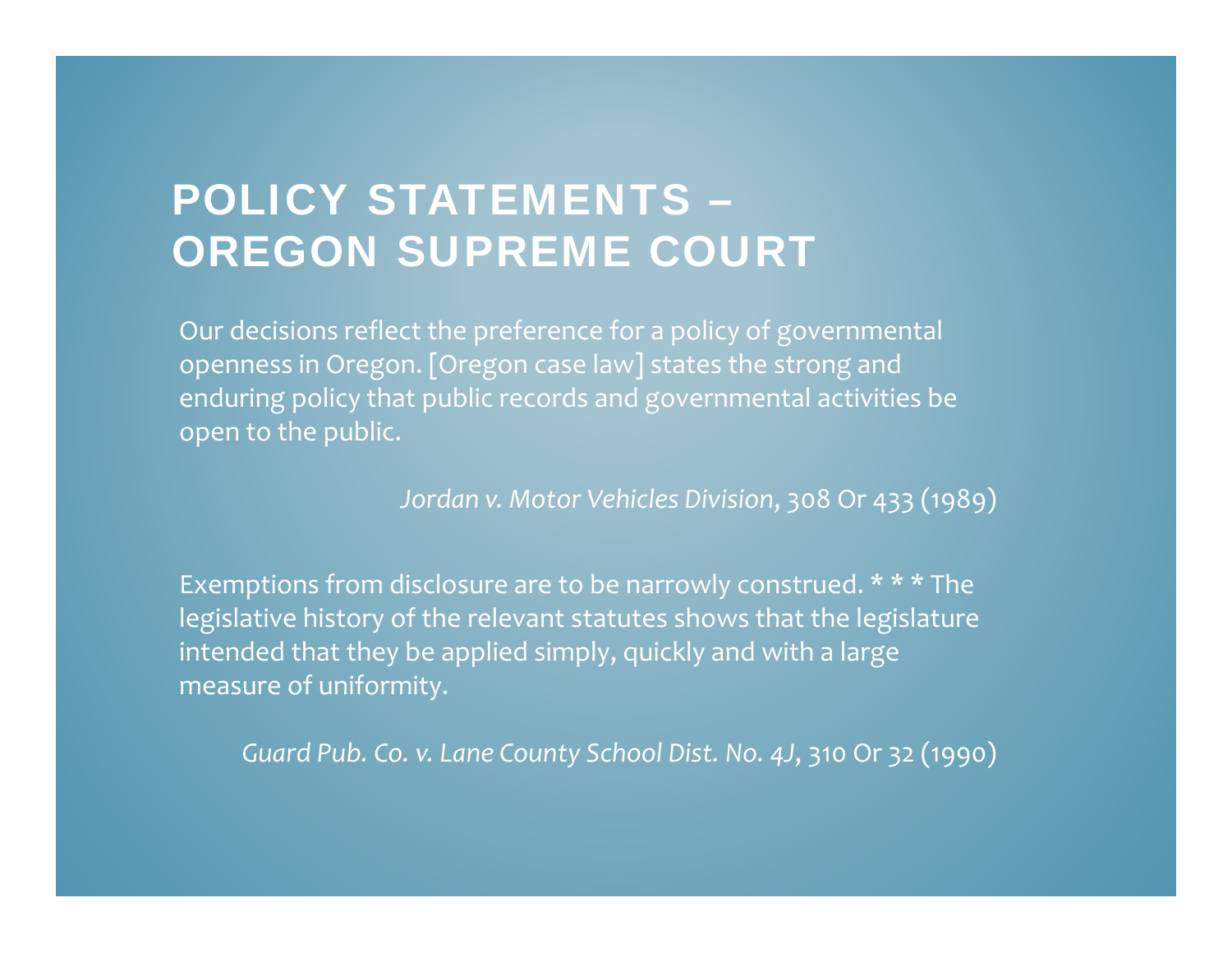#### POLICY STATEMENT – VERMONT

It is the policy of this subchapter to provide for free and open examination of records consistent with Chapter I, Article 6 of the Vermont Constitution. Officers of government are trustees and servants of the people and it is in the public interest to enable any person to review and criticize their decisions even though such examination may cause inconvenience or embarrassment. All people, however, have a right to privacy in their personal and economic pursuits, which ought to be protected unless specific information is needed to review the action of a governmental officer. Consistent with these principles, the General Assembly hereby declares that certain public records shall be made available to any person as hereinafter provided. To that end, the provisions of this subchapter shall be liberally construed to implement this policy, and the burden of proof shall be on the public agency to sustain its action.

Vermont Statutes Title I, Chapter 5 § 315(a)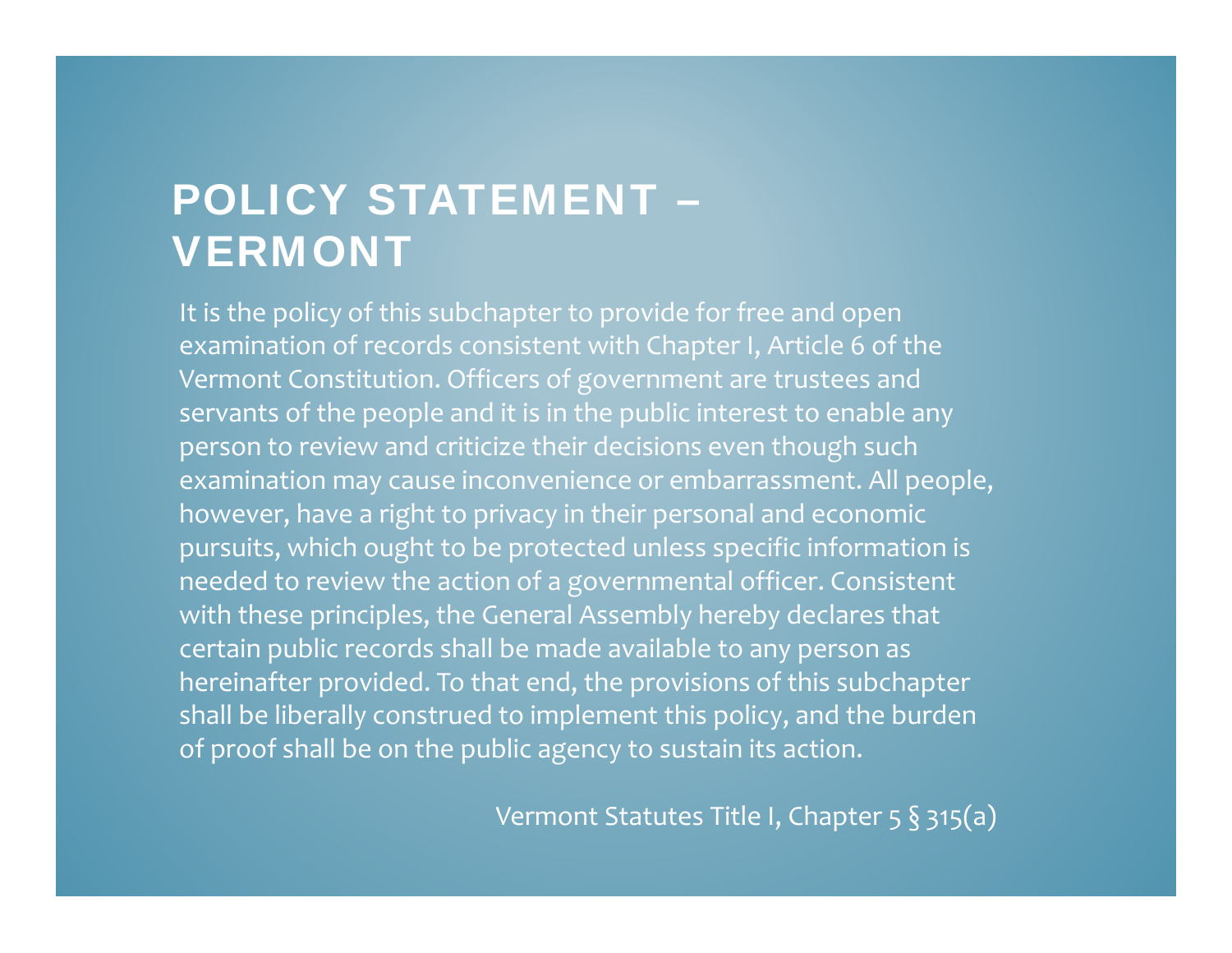# POLICY STATEMENT – WEST VIRGINIA

Pursuant to the fundamental philosophy of the American constitutional form of representative government which holds to the principle that government is the servant of the people, and not the master of them, it is hereby declared to be the public policy of the state of West Virginia that all persons are, unless otherwise expressly provided by law, entitled to full and complete information regarding the affairs of government and the official acts of those who represen<sup>t</sup> them as public officials and employees. The people, in delegating authority, do not give their public servants the right to decide what is good for the people to know and what is not good for them to know. The people insist on remaining informed so that they may retain control over the instruments of government they have created. To that end, the provisions of this article shall be liberally construed with the view of carrying out the above declaration of public policy.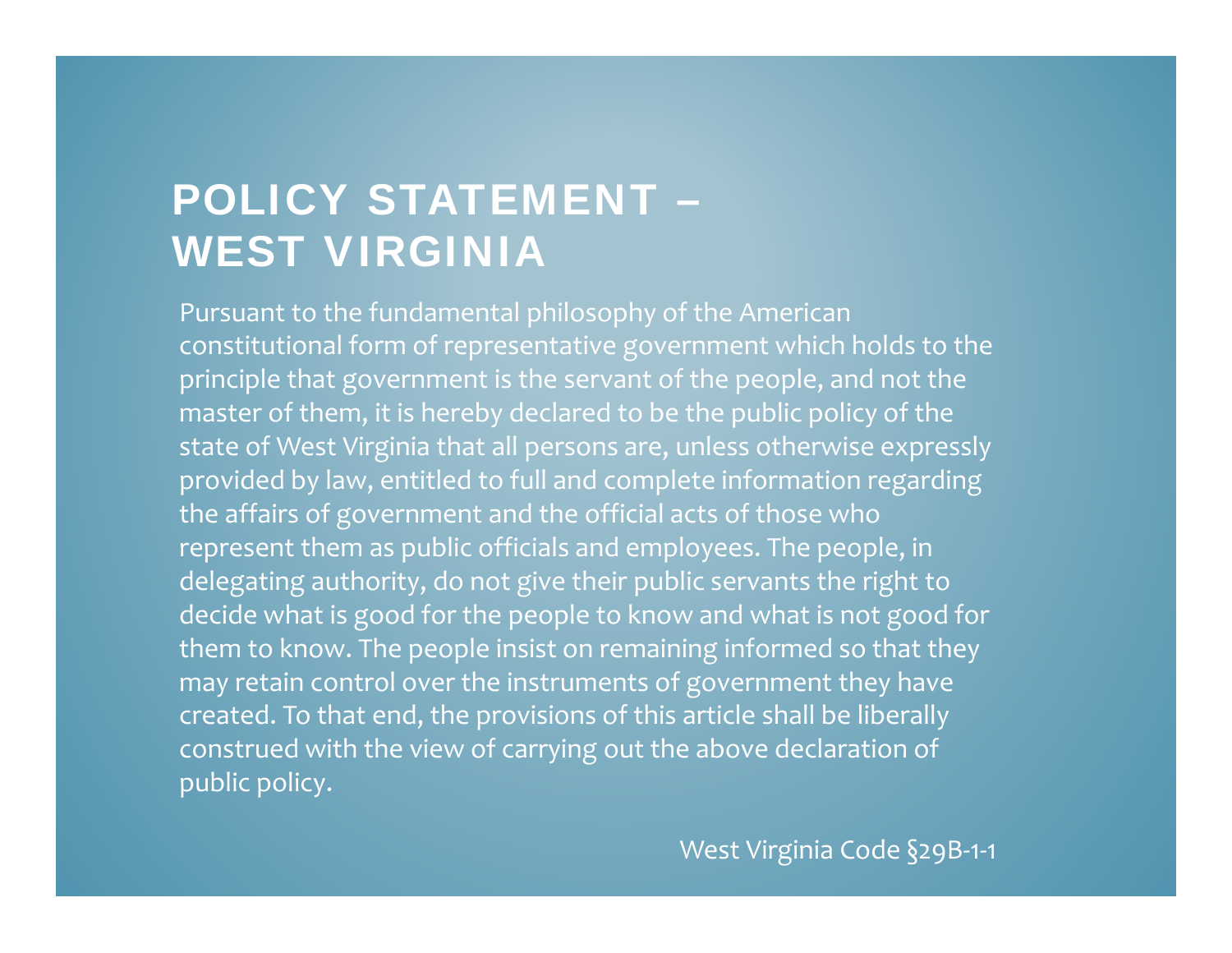# POLICY STATEMENT – DRAFT

It is the policy of the State of Oregon that public records should ordinarily be accessible to members of the public. Protecting the right of meaningful access to information about government activities enables Oregonians to insure that their public servants perform honestly, faithfully and competently. The disclosure provisions of ORS 192.410 to 192.505 shall be interpreted liberally to implement this policy. Exemptions from public disclosure requirements shall be construed narrowly in order to favor the people's right to know.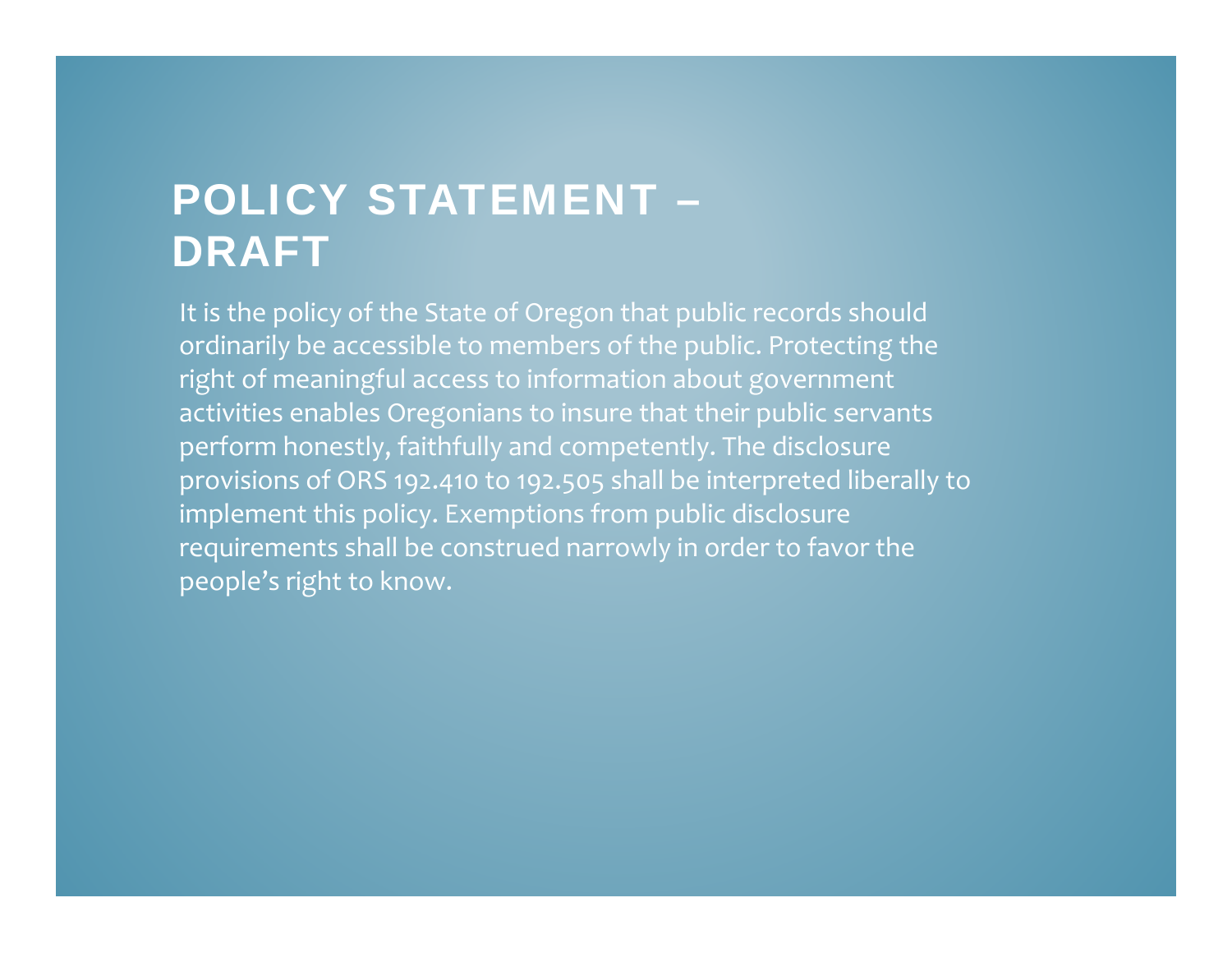# EXEMPTION ORGANIZATION – SAMPLE APPROACHES

- I. Catalogue (list exemptions within Public Records Act)
- II. Tag (exemptions outside of Public Records Act required to include specific language)
- III. Regular Review & Legislative Action
- IV. Explicit Criteria for Exemptions
- V. Miscellaneous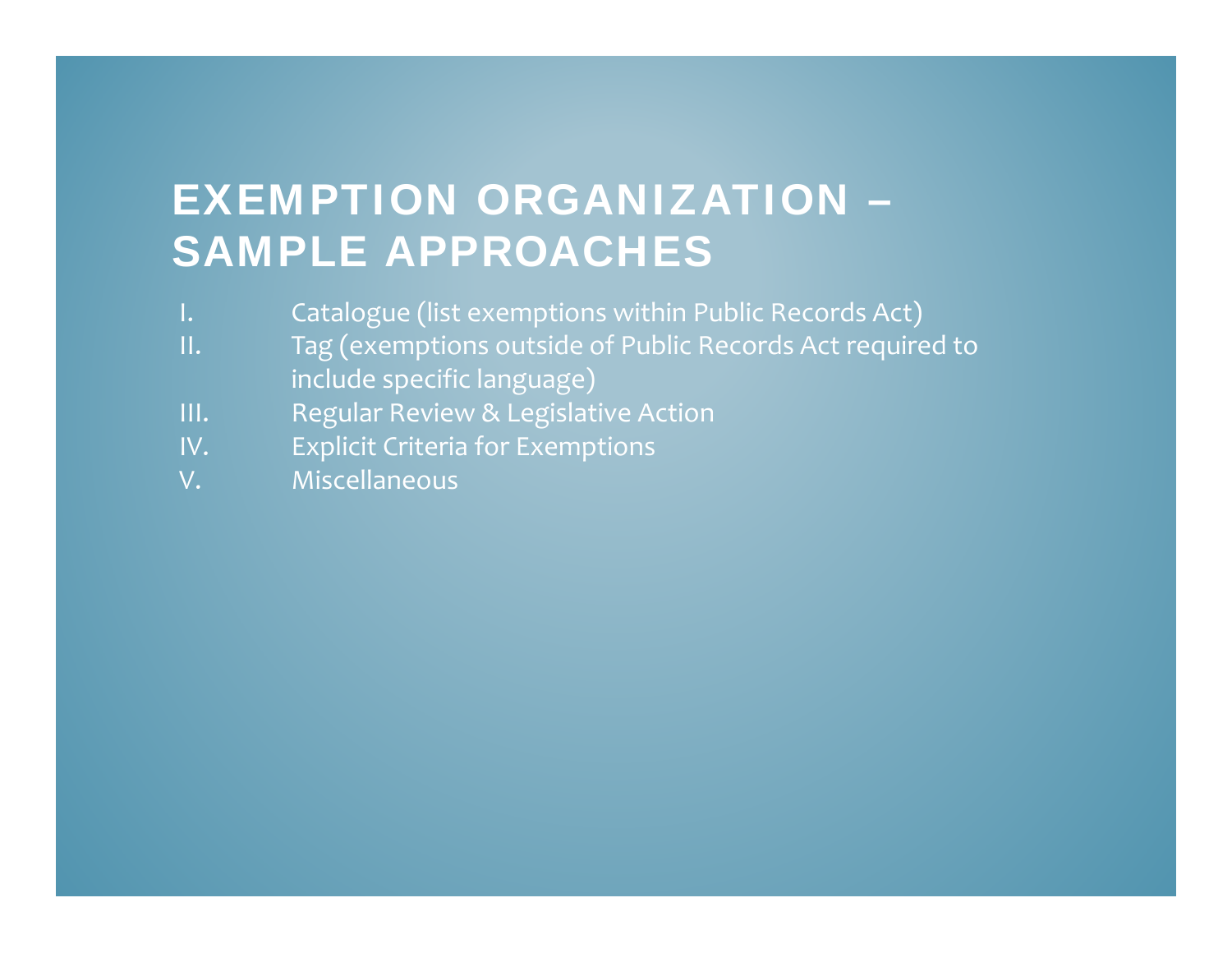# EXEMPTION ORGANIZATION – CATALOGUES

- A. SB 500 (1993) (combined with an attempt to standardize)
- B. SB <sup>41</sup> (2011) (listed and described)
- C.  $\qquad \qquad$  California Gov't Code § 6275 (listed and described)
- D. Louisiana Revised Statutes § 44:4.1 (listed)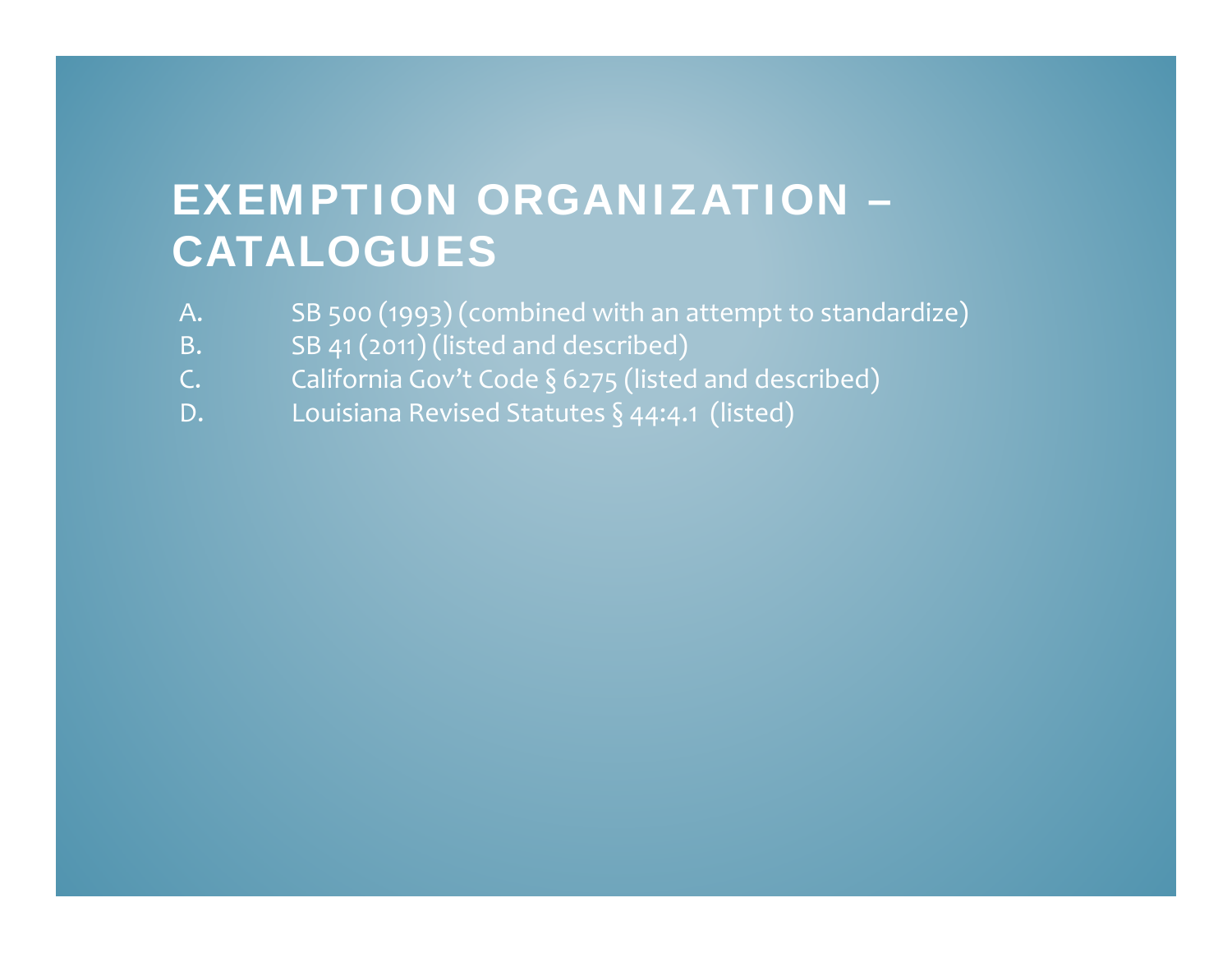#### EXEMPTION ORGANIZATION – TAGS

- A.  $\qquad$  United States Code § 552(b) (must expressly cite FOIA)
- B.  $\qquad \qquad$  Florida Statutes § 119.15(4)(a) (must state record is exempt under Florida public records act and constitution)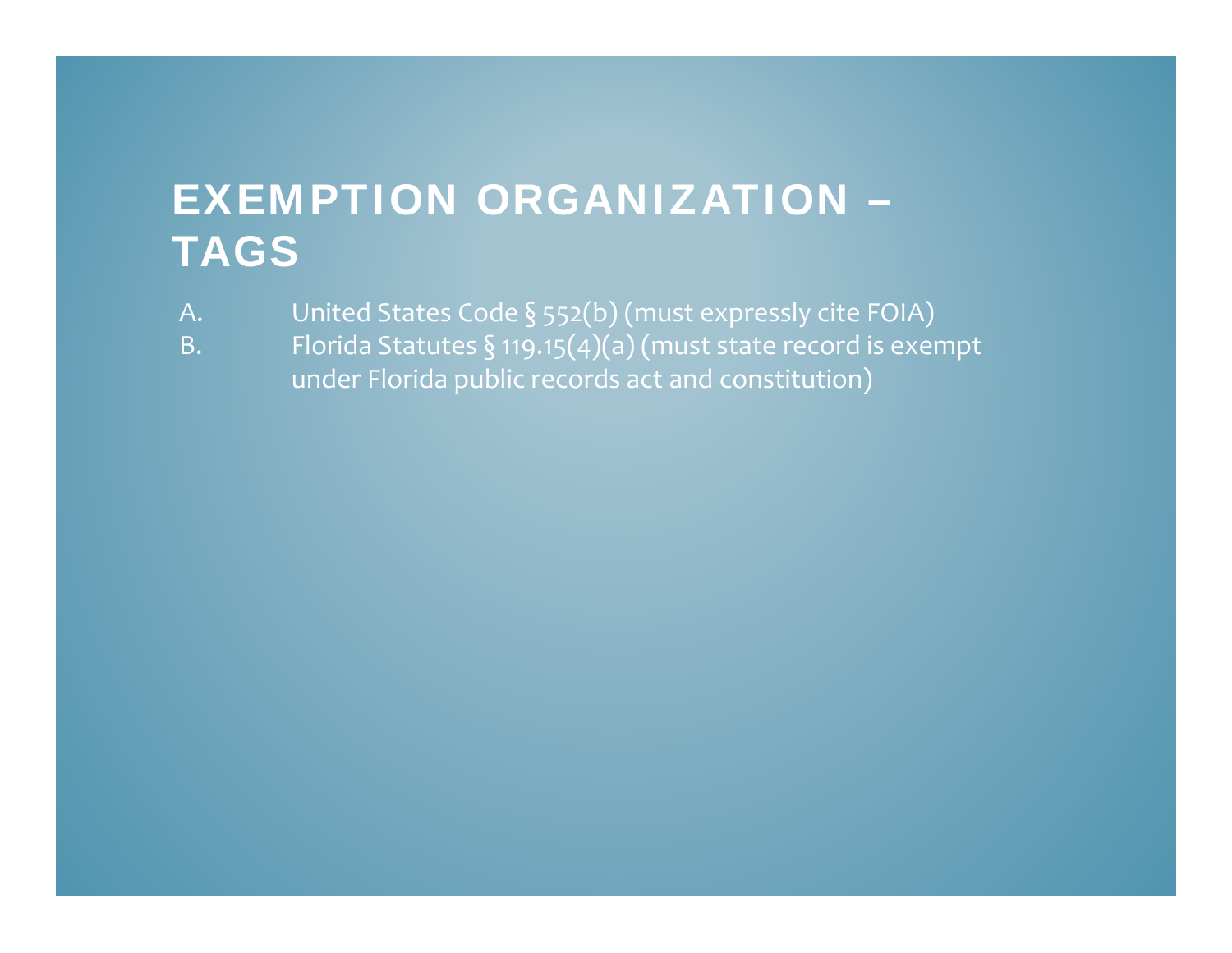# EXEMPTION ORGANIZATION – REGULAR REVIEW

- A.  $\qquad \qquad$  Florida Statutes § 119.15 (5 year sunset for most exemptions)
- B. Kansas Statutes § 45‐229 (5 year sunset; some exceptions, including for exemptions extended twice)
- C. Maine Revised Statutes § 432 (pursuant to schedule)
- D. Revised Code of Washington § 42.56.140 (pursuant to schedule)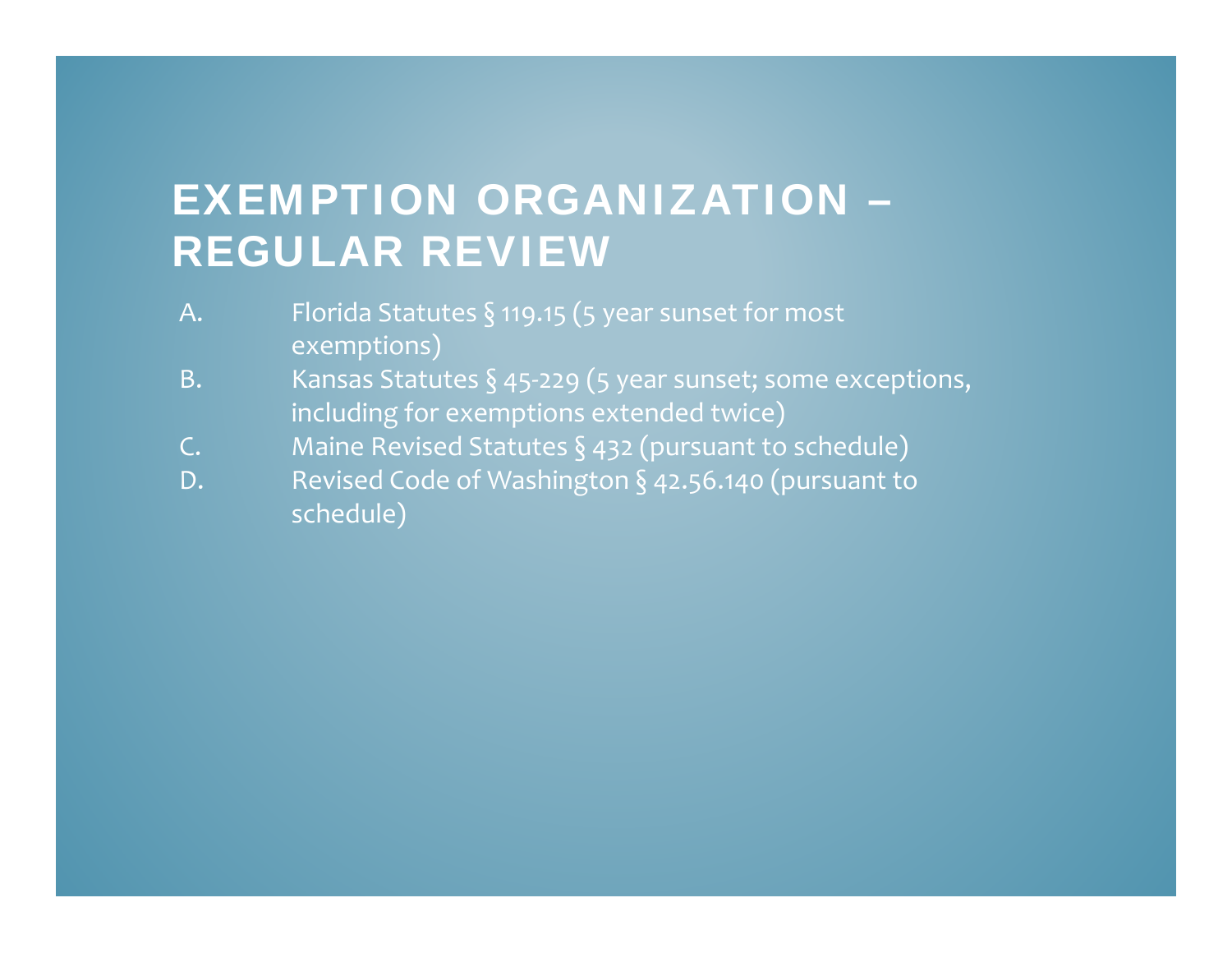# EXEMPTION ORGANIZATION – EXPLICIT EXEMPTION CRITERIA

- A. Florida Statutes  $\S$  119.15(6)
- B. Kansas Statutes § 45‐229(a) & (h)(2)

1. Effectively and efficiently administer government program; administration significantly impaired without exemption.

2. Information of a sensitive personal nature that would be defamatory or jeopardize safety; identifying information only.

3. Confidential information about entities, such as trade secrets.